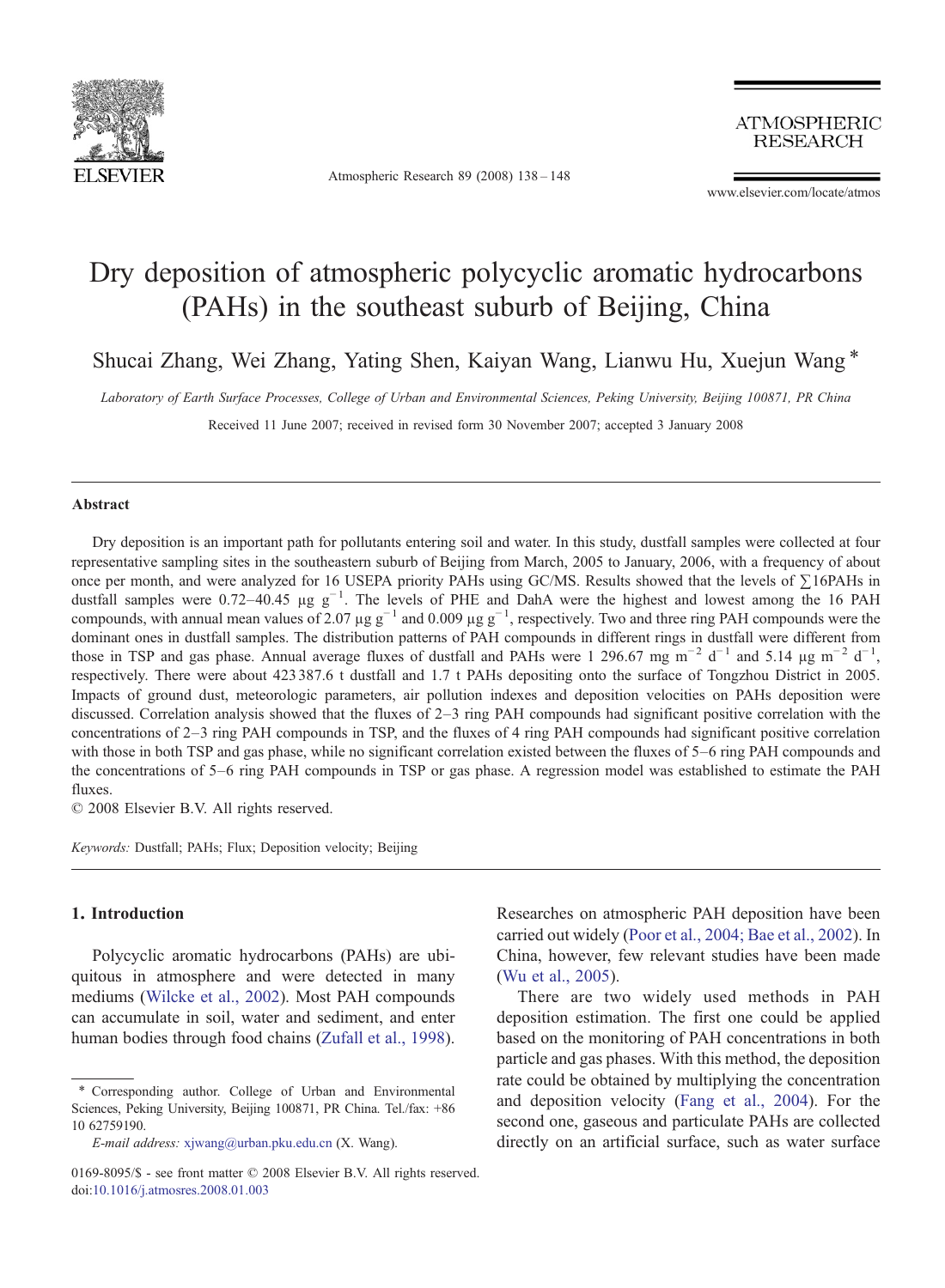[\(Yi et al., 1997; Golomb et al., 1997](#page-10-0)), and the deposition rate could be calculated based on concentration, sampling period and other information.

Deposition is an important path for PAHs leaving air and could be driven by gravity or washout of snow and rain ([Panther et al., 1999\)](#page-9-0). Dustfall samples can be used to analyze the pollution status near the sampling sites. Coarse particles in atmosphere are scavenged mainly by gravity, while pollutants could transport with fine particles for long-distance ([Hou et al., 2006](#page-9-0)). Pollutants in the gas phase may stay in the air for longer time.

Deposition velocity could be affected by meteorological and other parameters such as temperature, wind speed [\(Lee and Lee, 2004](#page-9-0)), population, and traffic volume [\(Otvos et al., 2004](#page-9-0)). However, most findings of previous studies were achieved based on the bivariate correlation analysis between PAHs and impact factors, and the correlations between the impact factors were frequently ignored.

In this study, concentrations and seasonal variation of PAHs in dry deposition samples in Tongzhou District, Beijing, were studied. Partial correlation analysis was used to analyze the impacts of parameters on PAH deposition. In addition, relationships between PAH deposition and gaseous and particulate PAHs in atmosphere were analyzed.

# 2. Experiments

#### 2.1. Site description

Tongzhou District is an important agricultural and industrial area of Beijing, and has a complicated road system. It is located in the southeastern suburb of Beijing City. Dry deposition samples were collected at 4 representing sites, including the Tongzhou Environment Monitor Station (EMS), Zhangxinzhuang village (ZX), Beisicun village (BS) and Liuhe village (LH). The longitude and latitude of the 4 sampling sites are 116.66°E, 39.89°N, 116.73°E, 39.86°N, 116.74°E, 39.97°N and 116.70°E, 39.94°N, respectively.

The EMS sampling site is located on the roof of the office building of the Environmental Monitoring Station (three floors building), and the roof is covered with pitch. The EMS site is surrounded by residential buildings and light-traffic roads, and thus could represent the pollution of urban residential area. The ZX site is located on a grass field in ZX village, with a primary school and farmlands surrounding it. An industrial park is to the north of the ZX site, so it could represent the pollution of industry. The BS site is located in BS village, and is surrounded by countryside houses. Therefore this site could represent the pollution of countryside residential area. The LH site is located in LH village and near the National Road No. 102, which has heavy traffic all year round, so it could represent the pollution of road traffic.

#### 2.2. Sample collection

Glass buckets (i.d.  $30 \pm 0.5$  cm, height 30 cm, flatbottom) were chosen to collect bulk deposition (dry and wet depositions were mixed together) from March 2005 to January 2006. Samples were collected once a month. Due to the weak deposition, an interval of two months was chosen from June to July. The buckets were laid on sites since February 28th, 2005, and samples were collected on April 1st, May 1st, June 2nd, July 29th, September 10th, October 19th, November 19th, December 17th, and January 13th, 2006, respectively. Nine groups of samples were gained in total.

According to the data provided by Tongzhou Meteorological Bureau, the annual precipitation in Tongzhou District in 2005 was 412.5 mm, with 261.7 mm in summer. Since the contribution of wet deposition was small for the whole year, no wet deposition samples were collected separately in this study, and all samples were treated as dry deposition (dustfall). Similar methodology was used elsewhere [\(Wu et al., 2005](#page-10-0)).

All sampling sites are located in open areas, without trees, buildings or any other sheltering objects near them. To reduce the impacts of ground dust, sampling buckets were placed on platforms about 0.5 m above the ground at all sites. Distilled water was added into the buckets before sampling, and the amount of distilled water was determined according to the evaporation and precipitation situation, generally 50 mL in summer and winter, and 100 mL in other seasons. About 60 mL glycol was also added into each bucket to avoid the freezing of water in winter and reduce the effects of biodegradation. Pilot experiment was conducted to investigate the impact of glycol on deposition through the comparison of two buckets, of which one bucket was added with glycol and water, and the other one was added with water only. Results showed that the impact of glycol is negligible. Leaves and insects were picked out using forceps before sample collection. The samples were kept in a refrigerator (−18 °C) before analysis.

# 2.3. Extraction and analysis

Water in dustfall samples was removed using a freeze drying machine (FD-1A, Beijing Boyikang Apparatus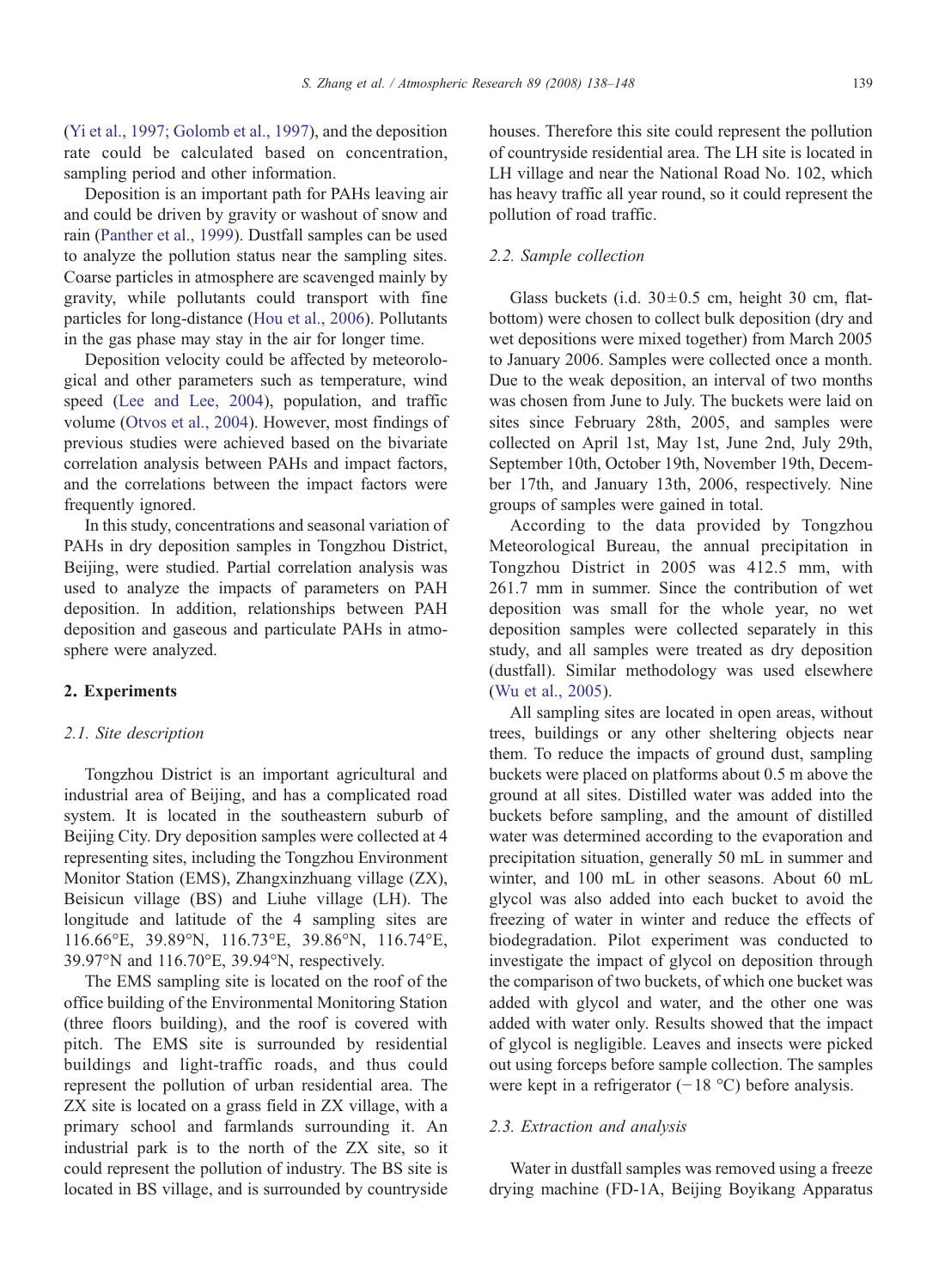Company, China) before analysis, and the weight of each sample was measured in order to calculate the dustfall and PAHs fluxes. PAHs in the samples were extracted by acetone and cyclohexane (1:1) for 20 h at 72 °C using soxhlet extraction. The extraction liquid passed through a silica column to separate PAHs fractions from other interfering materials. The elute of the samples was rotary evaporated and concentrated to 2 mL, added with known quantities of internal standard 2-Fluorobiphenyl and p-Terphenyl- $d_{14}$ , and then transferred into vials before analysis using GC–MS (Agilent GC 6890/5973 MSD).

Sixteen USEPA priority PAHs were measured in this study. The 16 PAH compounds are: naphthalene (NAP), acenaphthene (ANE), acenaphthylene (ACY), fluorene (FLO), phenanthrene (PHE), anthracene (ANT), fluoranthene (FLA), pyrene (PYR), benz(a)anthracene (BaA), chrysene (CHR), benzo(b)fluoranthene (BbF), benzo(k)fluoranthene (BkF), benzo(a)pyrene (BaP), dibenz(a,h)anthracene (DahA), indeno(l,2,3-cd)pyrene  $(IcdP)$  and benzo $(g,h,i)$  perylene  $(BghiP)$ .

#### 2.4. Quality control and quality assurance

A 100 mL solvent blank was concentrated to 200 μL, and then analyzed in order to monitor the solvent background. For each batch of samples, two procedure blank samples were used. All PAH concentrations were blank corrected according to the mean value of two procedure blank samples in the same batch. Duplicate analysis was carried out for half of the dustfall samples, and the relative percentile differences for individual PAH in duplicate samples were less than 15%.

Known quantities of 16 PAH standards were added into the solvent blank to estimate the method recovery, and the recoveries of 16 PAHs ranged from 59.32% (NAP) to 107.24% (PHE). Five PAHs surrogates consisting of naphthalene- $D_8$ , acenaphthene- $D_{10}$ , phenanthrene- $D_{10}$ , chrysene- $D_{12}$  and perylene- $D_{12}$  standards were added to solvent blanks and samples before extraction, and the average recoveries of surrogates were 74.19%–86.85%. The limits of detection (LD, ng) were defined as the mean blank values plus 3 standard deviations, and the LDs for the 16 individual PAH compounds ranged from 0.005 (BbF) to 0.072 (PHE)  $\mu$ g $g^{-1}$ .

#### 2.5. Other data

PAHs in total suspended particle (TSP) and gas phase at 3 sites (EMS, ZX and BS) were also collected from March, 2005 to January, 2006 with a frequency of about

once a month. TSP and PAHs in gas phase were captured by glass fibre filters (GFFs) and polyurethane foams (PUFs), respectively. PAHs in GFFs and PUFs were extracted by hexane and cyclohexane (1:1) for 8 h at 90 °C using soxhlet extraction. The extraction liquid of GFFs passed through a silica column to eliminate interfering materials. The elutes of GFFs and PUFs were concentrated, added with known quantities of internal standard, then transferred into vials before PAHs were analyzed using GC–MS. The sampling and experimental details of PAHs in TSP and gas phase were described in another research report.<sup>1</sup>

Daily air pollution indexes (API) of Tongzhou District for the sampling period, including  $SO_2$ ,  $NO<sub>x</sub>$ and  $PM_{10}$ , were obtained from the website of Beijing Environment Protection Bureau.<sup>2</sup> Simultaneous meteorological parameters of temperature  $(t)$ , pressure  $(p)$ , relative humidity (RH), wind direction (WD) and wind speed (WS) were provided by Tongzhou Meteorological Bureau.

# 3. Results and discussion

## 3.1. Descriptions of PAHs in dustfall

#### 3.1.1. Concentration characteristics

Most of 16 PAH compounds were detected in all dustfall samples, and concentrations of DahA were below LDs for all samples. In this study, all values below LDs were replaced by LDs. The maximum and minimum of  $\Sigma$ 16PAHs were 40.45 µg g<sup>-1</sup> at EMS site in December and 0.72  $\mu$ g g<sup>-1</sup> at BS site in June and July, respectively. PHE and DahA were the dominant and lowest compounds among the 16 PAHs, with annual mean values of 2.07 µg g<sup> $-1$ </sup> and 0.009 µg g<sup>-1</sup> (LD), and standard deviations of 2.82 and 0.00, respectively. PHE had the largest range among 16 PAH compounds for the whole sampling period (from 0.20  $\mu$ g g<sup>-1</sup> to 17.95  $\mu$ g g<sup>-1</sup>), while IcdP had the smallest range (from 0.008 µg  $g^{-1}$  to 0.079 µg  $g^{-1}$ ). Among the 4 sampling sites, EMS had the maximum annual mean of  $\Sigma$ 16PAHs (9.64 µg)  $g^{-1}$ ), while BS had the minimum of 1.62 µg  $g^{-1}$ . The standard deviations for these two sites were 12.92 and 0.77, respectively.

In Beijing, summer and winter are longer than spring and autumn. Therefore, samples collected during

 $1$  Zhang, S. C., Zhang, W., Wang, K. Y., Shen, Y. T., Hu, L. W., Wang, X. J., 2006. Atmospheric polycyclic aromatic hydrocarbons in the southeast suburb of Beijing, China. Beijing: College of Urban and Environmental Sciences, Peking University, 1~17.

<sup>2</sup> <http://www.bjepb.gov.cn>.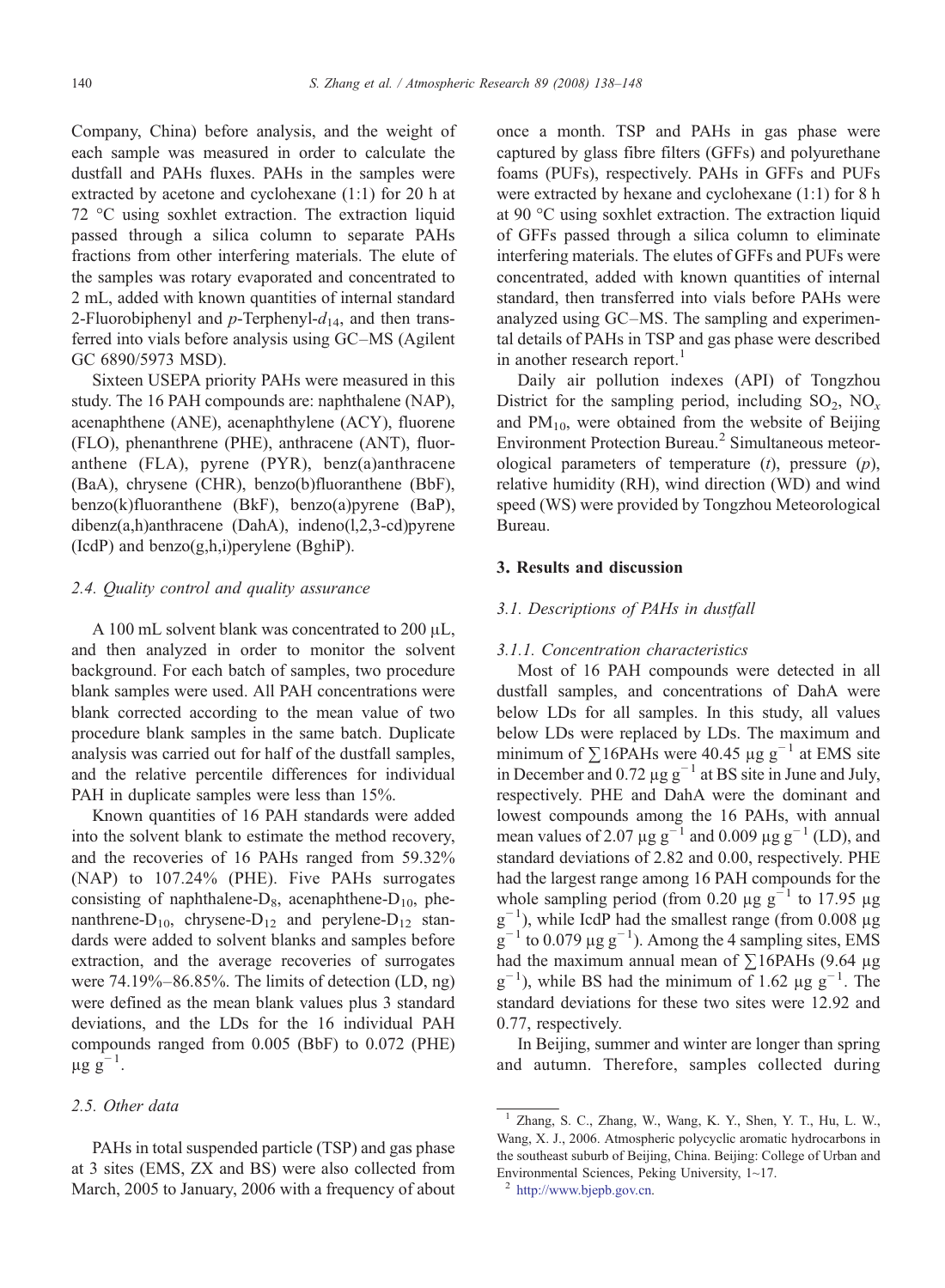S. Zhang et al. / Atmospheric Research 89 (2008) 138–148 141

<span id="page-3-0"></span>Table 1 Seasonal concentrations of 16 PAH compounds in dustfall ( $\mu$ g g<sup>-1</sup>)

|            |        | <b>NAP</b> | <b>ACE</b> | ACY  | FLO. | PHE   | ANT  | FLA  | <b>PYR</b> | BaA  | <b>CHR</b> | <b>BbF</b> | <b>B</b> kF | BaP  | IcdP | $DahA^a$ | BghiF |
|------------|--------|------------|------------|------|------|-------|------|------|------------|------|------------|------------|-------------|------|------|----------|-------|
| <b>EMS</b> | Spring | 0.49       | 0.09       | 0.02 | 0.24 | 1.48  | 0.09 | 0.82 | 0.35       | 0.02 | 0.13       | 0.04       | 0.02        | 0.01 | 0.01 | 0.01     | 0.01  |
|            | Summer | 0.26       | 0.03       | 0.01 | 0.10 | 0.57  | 0.06 | 0.39 | 0.23       | 0.02 | 0.15       | 0.04       | 0.04        | 0.01 | 0.02 | 0.01     | 0.01  |
|            | Autumn | 0.30       | 0.08       | 0.02 | 0.21 | 1.85  | 0.11 | 1.87 | 0.90       | 0.10 | 0.55       | 0.13       | 0.11        | 0.03 | 0.03 | 0.01     | 0.01  |
|            | Winter | 1.06       | 0.65       | 0.05 | 1.49 | 11.53 | 0.70 | 6.11 | 3.40       | 0.24 | 0.57       | 0.17       | 0.11        | 0.06 | 0.02 | 0.01     | 0.02  |
| ZX         | Spring | 0.34       | 0.04       | 0.01 | 0.16 | 0.90  | 0.11 | 0.56 | 0.29       | 0.03 | 0.06       | 0.04       | 0.02        | 0.01 | 0.01 | 0.01     | 0.01  |
|            | Summer | 0.35       | 0.05       | 0.01 | 0.17 | 0.83  | 0.07 | 0.51 | 0.36       | 0.04 | 0.20       | 0.09       | 0.06        | 0.04 | 0.04 | 0.01     | 0.02  |
|            | Autumn | 1.34       | 0.29       | 0.04 | 0.55 | 4.54  | 0.37 | 4.19 | 2.39       | 0.33 | 1.08       | 0.30       | 0.29        | 0.21 | 0.07 | 0.01     | 0.04  |
|            | Winter | 0.80       | 0.24       | 0.03 | 0.49 | 4.07  | 0.45 | 3.64 | 2.13       | 0.27 | 0.65       | 0.25       | 0.20        | 0.12 | 0.05 | 0.01     | 0.04  |
| LH         | Spring | 0.45       | 0.08       | 0.04 | 0.21 | 1.33  | 0.14 | 0.94 | 0.54       | 0.05 | 0.13       | 0.05       | 0.04        | 0.03 | 0.02 | 0.01     | 0.01  |
|            | Summer | 0.19       | 0.02       | 0.01 | 0.10 | 0.51  | 0.05 | 0.33 | 0.25       | 0.03 | 0.12       | 0.04       | 0.04        | 0.03 | 0.02 | 0.01     | 0.01  |
|            | Autumn | 0.24       | 0.07       | 0.03 | 0.14 | 1.16  | 0.13 | 1.23 | 0.84       | 0.16 | 0.38       | 0.11       | 0.11        | 0.11 | 0.03 | 0.01     | 0.02  |
|            | Winter | 0.18       | 0.10       | 0.01 | 0.24 | 2.57  | 0.20 | 1.93 | 1.09       | 0.15 | 0.32       | 0.14       | 0.12        | 0.08 | 0.04 | 0.01     | 0.03  |
| <b>BS</b>  | Spring | 0.19       | 0.02       | 0.01 | 0.09 | 0.39  | 0.04 | 0.23 | 0.13       | 0.02 | 0.04       | 0.02       | 0.01        | 0.01 | 0.01 | 0.01     | 0.01  |
|            | Summer | 0.07       | 0.01       | 0.00 | 0.05 | 0.31  | 0.03 | 0.20 | 0.14       | 0.02 | 0.09       | 0.03       | 0.03        | 0.01 | 0.01 | 0.01     | 0.01  |
|            | Autumn | 0.15       | 0.04       | 0.01 | 0.09 | 0.55  | 0.06 | 0.55 | 0.37       | 0.09 | 0.26       | 0.09       | 0.08        | 0.06 | 0.03 | 0.01     | 0.01  |
|            | Winter | 0.09       | 0.04       | 0.00 | 0.08 | 0.61  | 0.06 | 0.43 | 0.25       | 0.04 | 0.08       | 0.05       | 0.03        | 0.02 | 0.01 | 0.01     | 0.01  |
|            |        |            |            |      |      |       |      |      |            |      |            |            |             |      |      |          |       |

Values in this line were the LDs of DahA.

February 28th–May 1st (61 d), May 1st–September 10th (131 d), September 10th–November 19th (70 d) and November 19th–January 13th, 2006 (55 d) were treated as representative samples of spring, summer, autumn and winter, respectively. PAH concentrations of the 4 seasons were calculated and listed in Table 1.

#### 3.1.2. Temporal and spatial variation

The mean seasonal concentrations of ∑16PAH at all sampling sites were 2.93, 1.90, 7.39 and 12.16  $\mu$ g g<sup>-1</sup> in spring, summer, autumn and winter, with standard deviations of 1.31, 0.75, 5.98 and 10.49, respectively. They followed the order of winter $\ge$ autumn $\ge$ spring $\ge$ summer.

Monthly total concentrations of 16 PAHs at 4 sampling sites were shown in Fig. 1(a). In general, they followed the order of  $EMS > ZX > LH > BS$ . Compared with the other 2 sites, concentrations of ∑16PAHs at BS and LH sites were relatively steady among seasons, while at the other 2 sites, concentrations of ∑16PAHs from October to December were much higher than in other months. Seasonal PAH sources might exist near EMS and ZX sites from October to December.

Concentrations of PAHs in summer were the lowest at all sampling sites based on paired-samples  $t$  test  $(\alpha = 0.05)$ . Some PAH compounds, especially the light molecular weight compounds, tend to stay in gas phase due to the high air temperature in summer [\(Lee and Lee,](#page-9-0) [2004\)](#page-9-0). Photolysis and rain washout effects are also strong in summer, and they could lower the concentrations of PAHs in particles in atmosphere ([Re-poppi and](#page-9-0) [Santiago-Silva, 2005\)](#page-9-0). All these could help explain the

low PAH concentrations in summer. Concentrations of PAHs in winter samples were significantly higher than those in the other 3 seasons at EMS site. This could be



Fig. 1. Concentrations (a) and deposition rates (b) of ∑16PAHs in different months.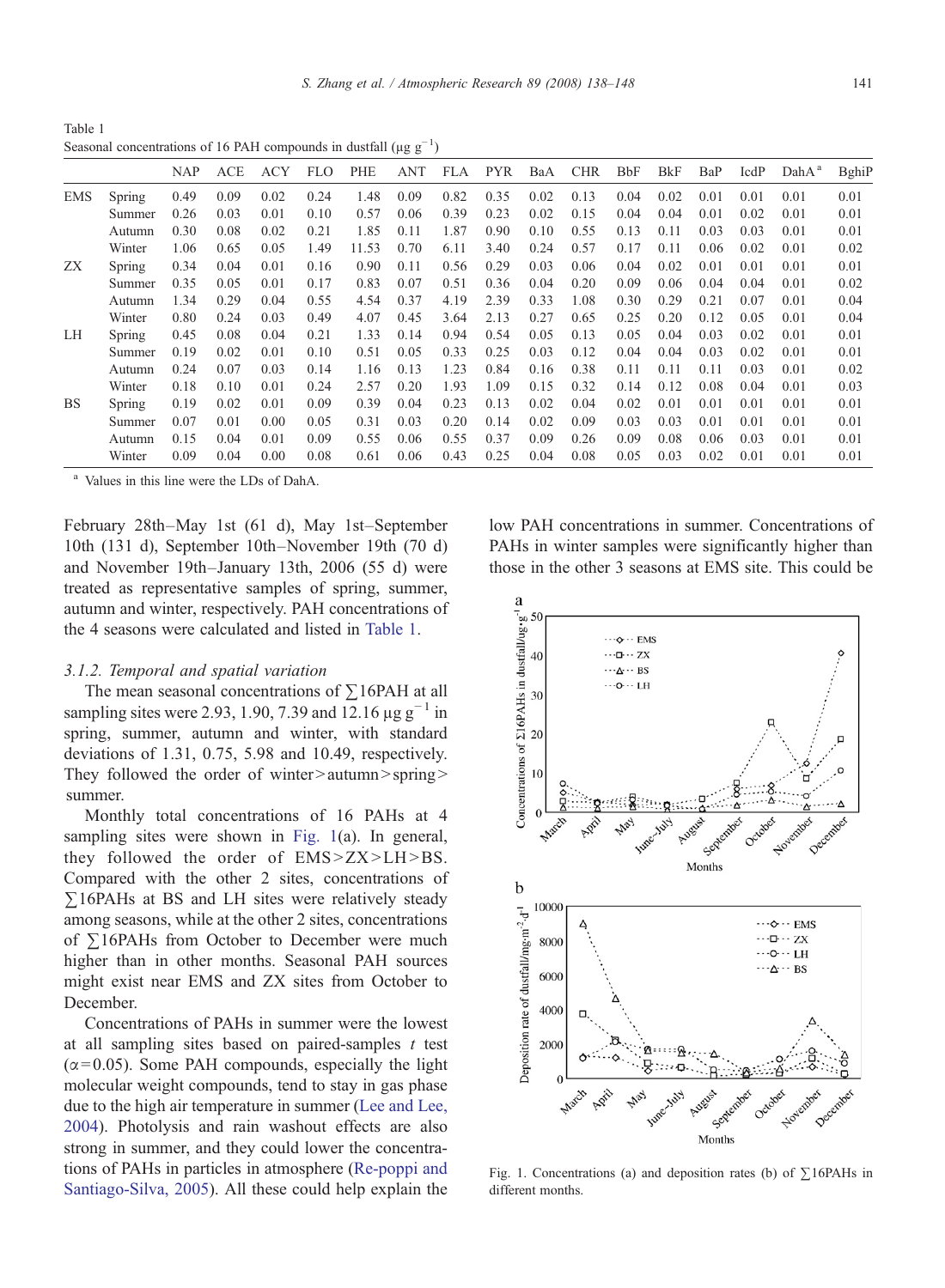<span id="page-4-0"></span>explained by the deposition of particles produced by central heating in winter (burning of coal). There was no significant difference between the concentrations of PAHs in spring, autumn and winter at LH site. This may be attributed to the steady traffic volume all year round near this site.

## 3.1.3. Fluxes of dustfall and PAHs

The inner diameter of the buckets used in this study is  $30 \pm 0.5$  cm, and its area is 0.0707 m<sup>2</sup>. The September dustfall sample at EMS site had the minimum deposition rate of 199.61 mg m<sup>-2</sup> d<sup>-1</sup>, and the March one at BS site had the maximum deposition rate of 9 017.65 mg m<sup>-2</sup> d−<sup>1</sup> . The annual average deposition rates at EMS, ZX, LH and BS sites were 559.23, 845.07, 1 221.20 and 2 458.02 mg m<sup>-2</sup> d<sup>-1</sup> with standard deviations of 420.34, 1201.45, 579.57 and 2741.99, respectively. The high standard deviations could be attributed to the significant monthly variations of dustfall fluxes. Deposition rates of the 4 sites followed the order of  $BS>LH>ZX>EMS,$ and were opposite to the order of PAHs concentrations presented in Section 3.1.2. The variations of deposition rates were shown in [Fig. 1](#page-3-0)(b).

Seasonal deposition rates were calculated, and were listed in Fig. 2(a). Fig. 2(a) showed that the highest and lowest dustfall deposition rates could be seen in spring







Fig. 3. Percentage of different PAH compounds in TSP, dustfall and gas phase.

and autumn, respectively. Summer deposition rate at EMS site was a little bit higher than winter, while at the other 3 sites, summer deposition rates were lower than winter.

There are three months each quarter. However, in Beijing, spring and autumn are much shorter than summer and winter. Therefore, in our study, 60 days were designated for spring and autumn, and 120 days were designated for summer and winter. With this designation, the calculated annual average dustfall flux for Tongzhou District was 1296.67 mg m<sup>-2</sup> d<sup>-1</sup>, with a standard deviation of 772.33. Since Tongzhou District has an area<sup>3</sup> of 907 km<sup>2</sup>, in average, about 423,387.6 t dustfall deposited on the surface of this area in 2005.

Using data in [Table 1](#page-3-0) and Fig. 2(a), seasonal PAH deposition fluxes were calculated, and they followed the order of winter > spring > autumn > summer. Winter PAH deposition flux contributed nearly half of the annual flux. Coal combustion in heating season might be the major reason [\(Golomb et al., 1997\)](#page-9-0). The annual average fluxes of PAHs were 5.06 µg m<sup>-2</sup> d<sup>-1</sup> at EMS site, 5.05 μg m<sup>-2</sup> d<sup>-1</sup> at ZX site, 5.31 μg m<sup>-2</sup> d<sup>-1</sup> at LH site and 3.10  $\mu$ g m<sup>-2</sup> d<sup>-1</sup> at BS site, respectively. The average flux of the four sites was 5.14  $\mu$ g m<sup>-2</sup> d<sup>-1</sup>. PAH deposition flux in the study area was very close to that in Tianjin City (4.88 µg m<sup>-2</sup> d<sup>-1</sup>, 15 PAHs except NAP) [\(Wu et al., 2005\)](#page-10-0), much higher than that in Paris (5.3– 63 µg m<sup>-2</sup> month<sup>-1</sup>) ([Ollivon et al., 2002](#page-9-0)), and lower than that in Taichung (38.6–58.5 µg m<sup>-2</sup> d<sup>-1</sup>) ([Fang](#page-9-0) [et al., 2004\)](#page-9-0). In total, 1.7 t PAHs were deposited onto the surface of Tongzhou District for the year of 2005.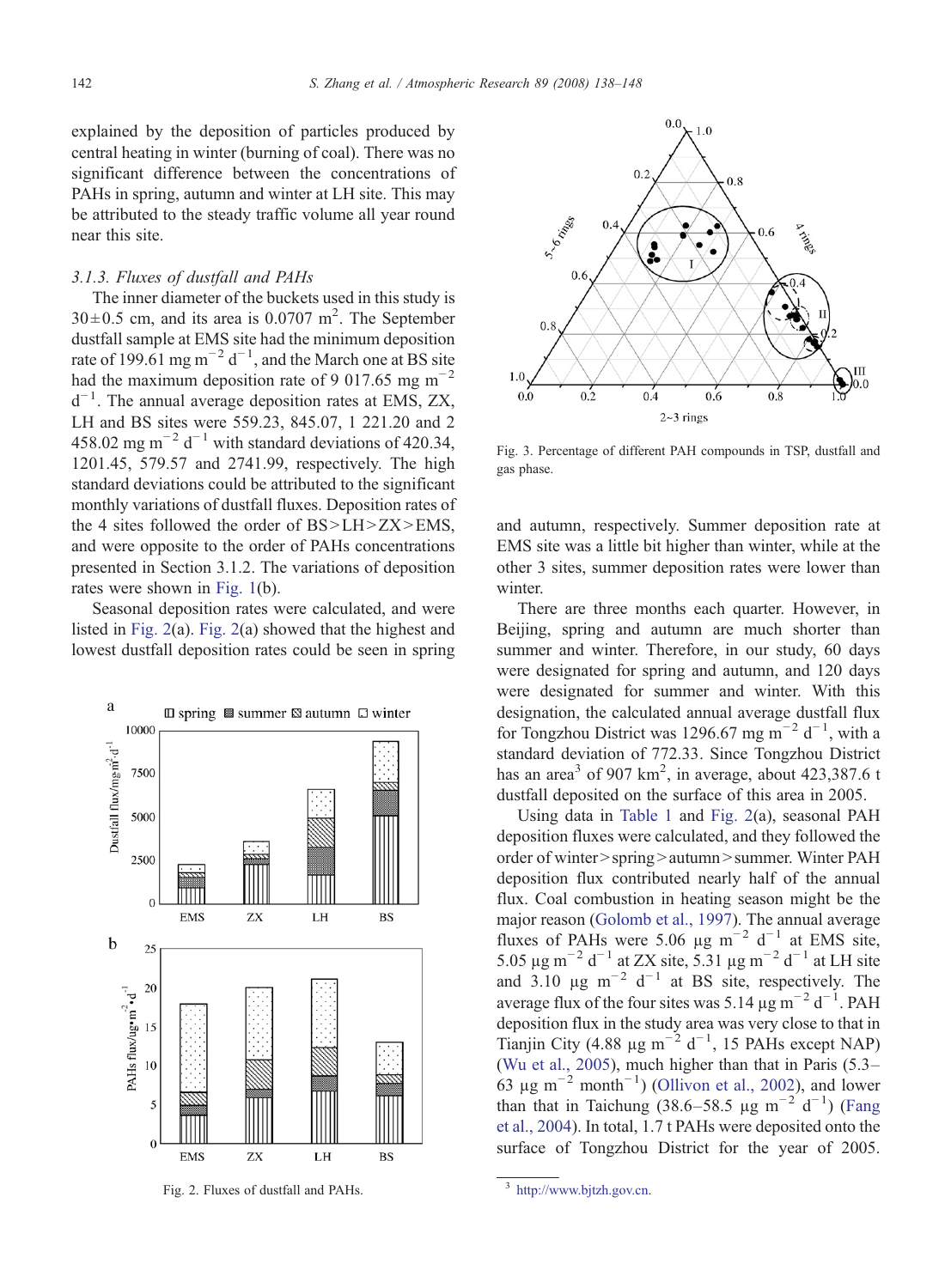Compared with fluxes of dustfall, there is no significant difference between the 4 sampling sites except the case that winter PAH flux at BS site was much lower than the other 3 sites. Fluxes of PAHs were shown in [Fig. 2\(](#page-4-0)b).

# 3.2. Distribution of PAH compounds in different rings in dustfall and atmosphere

A triangular map ([Fig. 3\)](#page-4-0) was made to describe the percentage of PAH compounds in dustfall, TSP and gas phase. Data of PAH concentrations in TSP and gas phase could be seen in the research report mentioned in Section 2.5. TSP, dustfall and gas phase samples fell into three groups (I, II and III). For PAHs in TSP samples, percentages of 2–3 ring compounds were almost equal to those of 5–6 ring compounds, and were both less than 40%. Four ring compounds dominated with the percentage ranged from 48.85% to 62.89%. The sum percentage of 2–3 and 5–6 ring compounds was steady all year round. 2–3 ring compounds dominated in summer and autumn, and 5–6 ring ones dominated in winter and spring. For PAHs in gas phase, 2–3 ring compounds dominated all year round with percentage exceeded 97%. Previous study showed that most high molecular weight PAH compounds absorb in fine particles in the atmosphere [\(Yang et al., 2005](#page-10-0)), and dustfall originated mainly from the deposition of coarse particles. Therefore, the percentage of 5–6 ring compounds was lower in dustfall samples than that in TSP samples.

PAH distribution among different rings for all dustfall samples was studied. As shown in [Fig. 3,](#page-4-0) all the dustfall samples aggregated into a few groups, and the proportion of 5–6 ring compounds was steady, accounted for less than 5% in all samples. 2–3 ring compounds dominated with percentage ranged from 60% to 90%. The proportion of 4 ring compounds was from 10% to 40%. According to the proportion of 4 ring compounds, 3 groups of samples were identified. Four spring samples and EMS site winter sample were in the first group. The proportion of 4 ring compounds at this group was around 20%. After the heating period, the high ring proportion decreased sharply. The involvement of EMS site winter sample in this group could be explained by the fact that central heating contributes much less PAHs to the air than villagers' heating ovens. The summer and autumn samples at BS site and the autumn sample at LH site were identified in the second group. The proportion of 4 ring compounds at this group was higher than 30%. The other 8 samples were included in the third group. The proportion of 4 ring compounds at this group was around 30%, and the proportions of 4 ring compounds in summer and autumn were both higher than those in winter.

Relative percentages of 16 PAH compounds in TSP, gas phase and dustfall were shown in Fig. 4. The units used in Fig. 4 are ng m−<sup>3</sup> for PAHs in TSP and gas phase, and ng m<sup>-2</sup> d<sup>-1</sup> for those in dustfall. In this way, the longitudinal axes represent the relative percentages of PAHs in the 3 phases. As seen in Fig. 4, high molecular weight compounds tended to stay in TSP, while more low and medium molecular weight ones could be found in gas phase and dustfall.

# 3.3. Effects of ground dust, meteorological parameters and deposition velocity

#### 3.3.1. Ground dust

Dustfall fluxes could be influenced by the height of samplers [\(Shannigrahi et al., 2005](#page-9-0)). Ground dust could increase the dustfall fluxes. The effects of ground dust on PAHs deposition are complicated. Ground dust from "clean" area may bring a dilution effect on the PAH concentrations in dustfall. Although measures have been taken at the sampling sites in this study to reduce the effects of ground dust, it is impossible to eliminate such

Fig. 4. Relative percentage of 16 PAH compounds in 3 mediums.

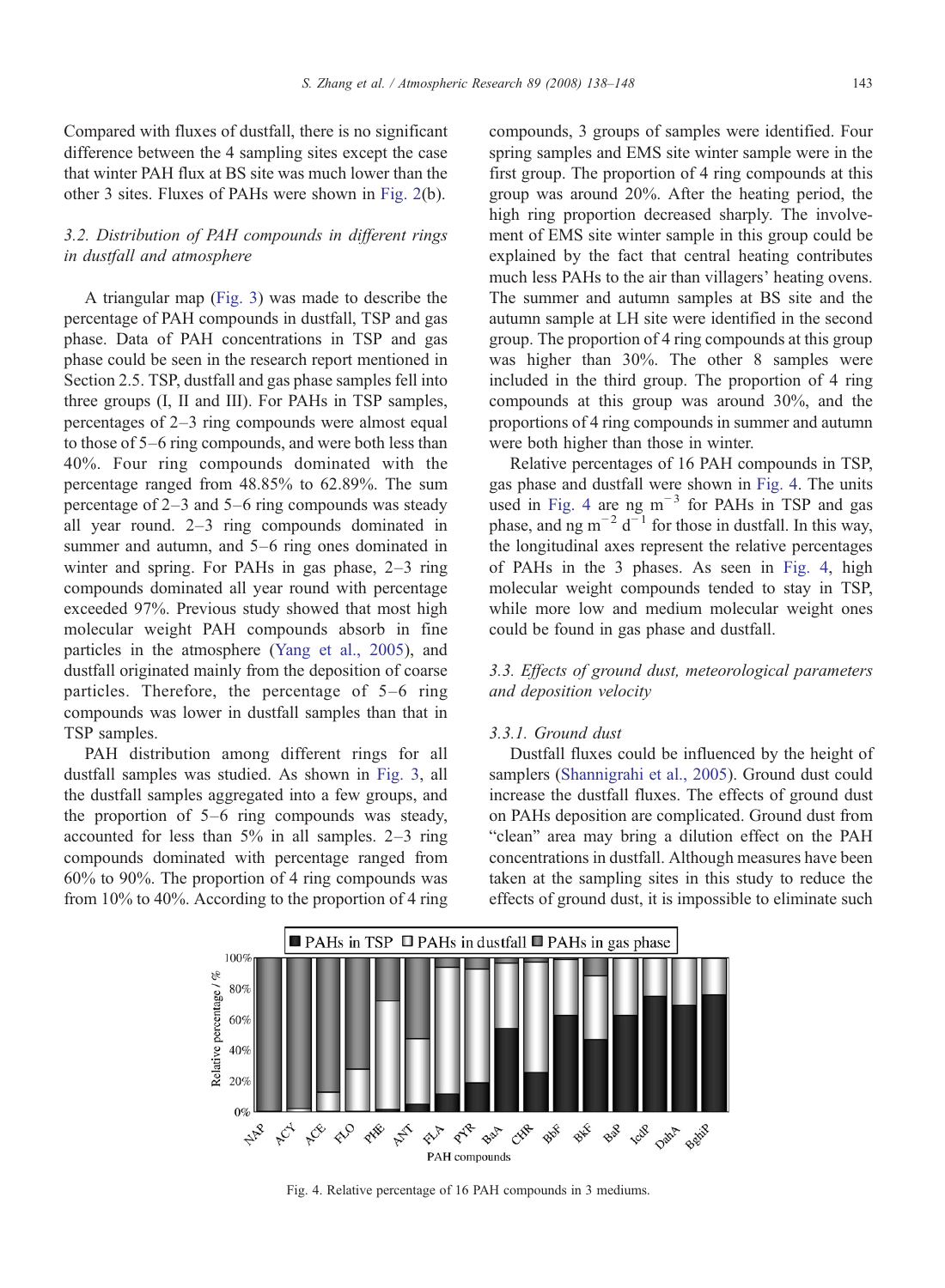effects 100%. In this study, uncovered ground was identified around BS site, and thus BS site might receive more ground dust effects among these 4 sites. The dilution effect caused by ground dust might be one of the reasons why BS site had high dustfall flux but low PAH concentrations than the other 3 sites. EMS site is located on the roof of a three floor building (covered with pitch), and received the lowest ground dust effects. It might contribute to the high PAH concentrations at this site.

## 3.3.2. Meteorological parameters and APIs

Meteorological conditions and other pollutants in atmosphere may influence the dustfall deposition rates and PAH concentrations in dustfall. Therefore, in this study, meteorological parameters  $(p, t, RH, WS)$  and APIs  $(SO_2, NO_x, PM_{10})$  were used to analyze the impacts of these parameters using partial correlation analysis. As shown in Table 2, dustfall deposition rates had significant positive correlation with WSs ( $p = 0.019$ ). Strong dustfall deposition may happen at high WS situation. PAH concentrations had significant positive correlation with  $SO_2$  APIs ( $p=0.048$ ). This may be attributed to the fact that PAHs and atmospheric  $SO<sub>2</sub>$ have similar sources such as coal burning in heating season.

Dustfall deposition had no significant correlation with other parameters  $(p, t, RH$  and all APIs). This could be explained partly by the colinearity of these parameters with WS. The relationships between these parameters and PAH concentrations are complicated. For example, PAH concentrations in air might increase with the reduction of  $t$  because of the heating in winter, while simultaneously, high WS in winter might bring a dilution effect for PAH concentrations.

Correlation coefficients between frequencies of 16 WDs of each season and dustfall deposition rates and

Partial correlation analysis of deposition rates and PAH concentrations with impacting parameters

|                  | Dustfall deposition rates   |             | PAH concentrations          |             |  |  |  |
|------------------|-----------------------------|-------------|-----------------------------|-------------|--|--|--|
|                  | Correlation<br>coefficients | $p$ -values | Correlation<br>coefficients | $p$ -values |  |  |  |
| $\boldsymbol{p}$ | $-0.570$                    | 0.238       | $-0.518$                    | 0.292       |  |  |  |
| t                | $-0.649$                    | 0.164       | $-0.696$                    | 0.125       |  |  |  |
| <b>RH</b>        | $-0.535$                    | 0.275       | 0.445                       | 0.377       |  |  |  |
| WS               | $0.886**$                   | 0.019       | $-0.107$                    | 0.840       |  |  |  |
| $PM_{10}$        | 0.061                       | 0.896       | $-0.278$                    | 0.545       |  |  |  |
| SO <sub>2</sub>  | 0.076                       | 0.872       | $0.760**$                   | 0.048       |  |  |  |
| $NO_r$           | $-0.548$                    | 0.203       | 0.443                       | 0.319       |  |  |  |

\*\*Significant at  $\alpha$  = 0.05.



Fig. 5. Correlation coefficients of wind frequencies with deposition velocities (a) and PAHs (b).

PAH concentrations in dustfall were calculated [\(Lang](#page-9-0) [et al., 2002\)](#page-9-0), in order to identify the effects of wind conditions. As shown in Fig. 5, significant positive correlations existed between deposition rates and most WD frequencies. The annual average WSs in each direction were shown in Fig. 6. Significant positive correlation ( $p = 0.044$ ) existed between deposition rates and frequencies of SSW wind direction. The average WS in SSW direction was below 4 m s<sup>-1</sup>. Correlation coefficients with frequencies of NNW, NNE, E, SW and WSW directions were above 0.5, and all WSs in these directions were below 4 m  $s^{-1}$ . In SE and NE directions, significant negative correlation existed between deposi-Table 2 tion rates and frequencies in these two directions, while



Fig. 6. Wind Rose Maps of the sampling period  $(m s<sup>-1</sup>)$ .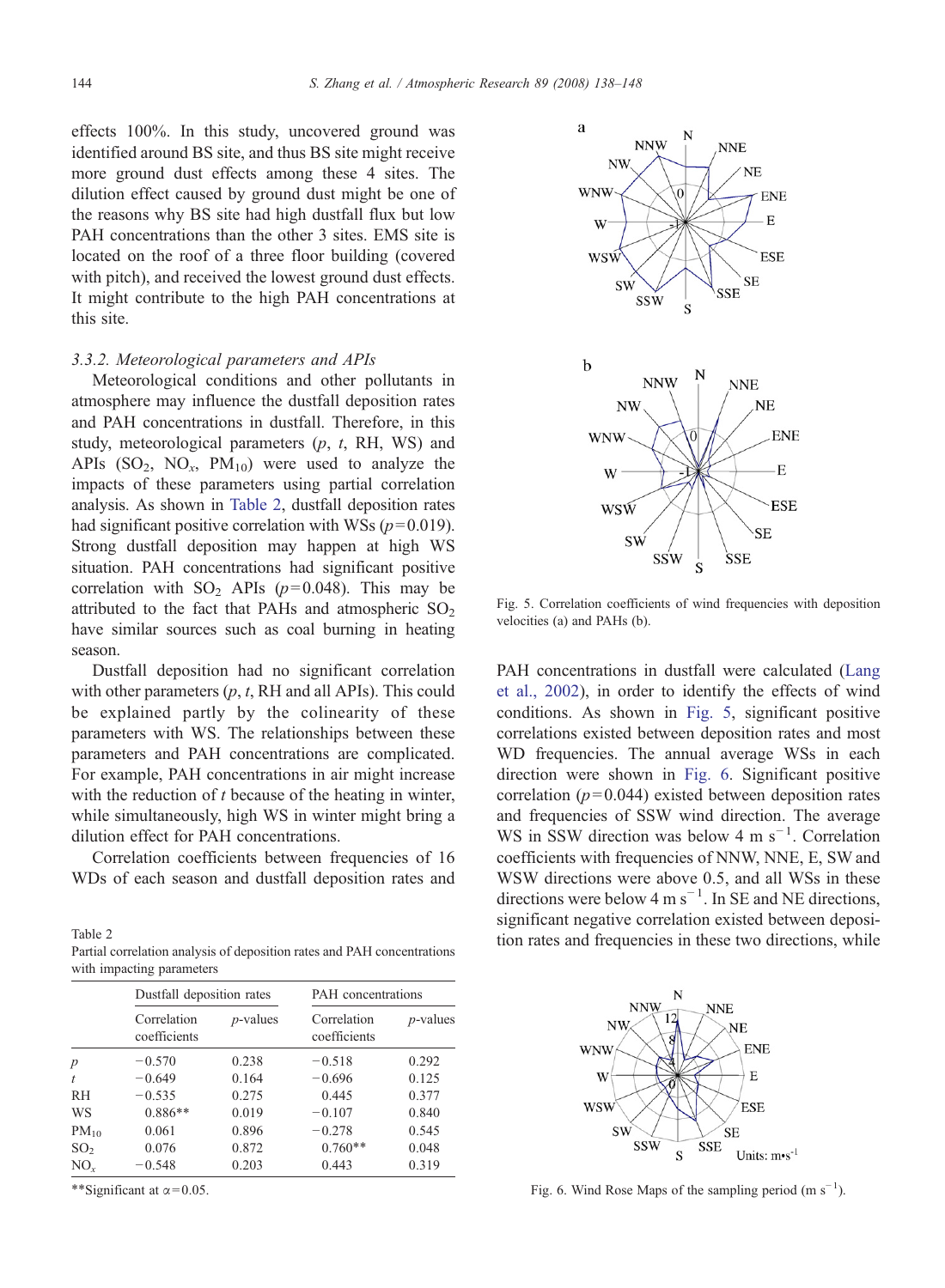the WSs in these two directions were higher than  $5 \text{ m s}^{-1}$ . The correlation coefficients with frequencies of calm winds were also above 0.5. All these results showed that the relationships between WSs and deposition rates were not simple positive or negative correlations. A critical speed existed. When the WS was higher than the critical speed, the deposition rates increased with the increase of WS. When the WS was lower than the critical speed, the deposition rates decreased with the increase of WS. The critical speed in this study was around  $4-5$  m s<sup>-1</sup>.

Although there were no significant positive correlations between PAH concentrations and WSs, PAH concentrations had significant negative correlation with frequencies of N ( $p=0.092$ ) and S ( $p=0.037$ ) WDs. The average WS in N direction was about 12 m s<sup> $-1$ </sup>. With this WS, significant dilution effect from ground dust may exist. In Beijing, south wind dominates in summer. PAH concentrations were low in summer because of the photo-degradation and rain washout effects.

## 3.3.3. Deposition velocity

The deposition velocity function is:

$$
V_{\rm d,PAH} = K(F_T)/(C_{\rm g}+C_{\rm p}).
$$

In this function,  $V_{d,PAH}$  represents deposition velocities of different PAH compounds (cm  $\bar{s}^{-1}$ ),  $F_T$  is the

dry deposition fluxes of PAHs (ng m<sup>-2</sup> month<sup>-1</sup>),  $C_g$ and  $C_p$  represent concentrations of PAHs in gas and particle phases, respectively (ng m<sup>-3</sup>), and K is a coefficient to adjust the units ([Terzi and Samara, 2005](#page-9-0)). Suppose there are 30 days in a month, K is  $3.86 \times 10^{-5}$ . Since there was no TSP and gas phase data for LH site, the following discussion focused on the other 3 sampling sites (EMS, ZX and BS). Deposition velocities of 16 PAH compounds for 3 sampling sites and 4 seasons were shown in Fig. 7.

As shown in Fig. 7, compounds with molecular weights between PHE and BkF had relatively high deposition velocities, and most of them were 3–4 ring PAHs. In comparison, deposition velocities of 2 ring and 5–6 ring compounds were low. These results could help to explain the composition pattern of PAH compounds in dustfall. Deposition velocities at different sampling sites followed the order of  $EMS > ZX > BS$ , which suggested that PAH dry deposition in urban area was stronger than in suburb and countryside areas. Previous studies showed that PAH deposition fluxes decreased with the increase of distance from large cities [\(Garban et al., 2002](#page-9-0)), and this might result from the differences of ground roughness between urban area and countryside [\(Cousins et al.,](#page-9-0) [1999\)](#page-9-0). High building in urban area could help slow down the wind speed and deposit the dustfall.

Compounds with molecular weights higher than PHE had higher deposition velocities in summer and autumn



Fig. 7. Average deposition velocities  $(10^{-3} \text{ cm s}^{-1})$  at 3 sampling sites (a) and in 4 seasons (b).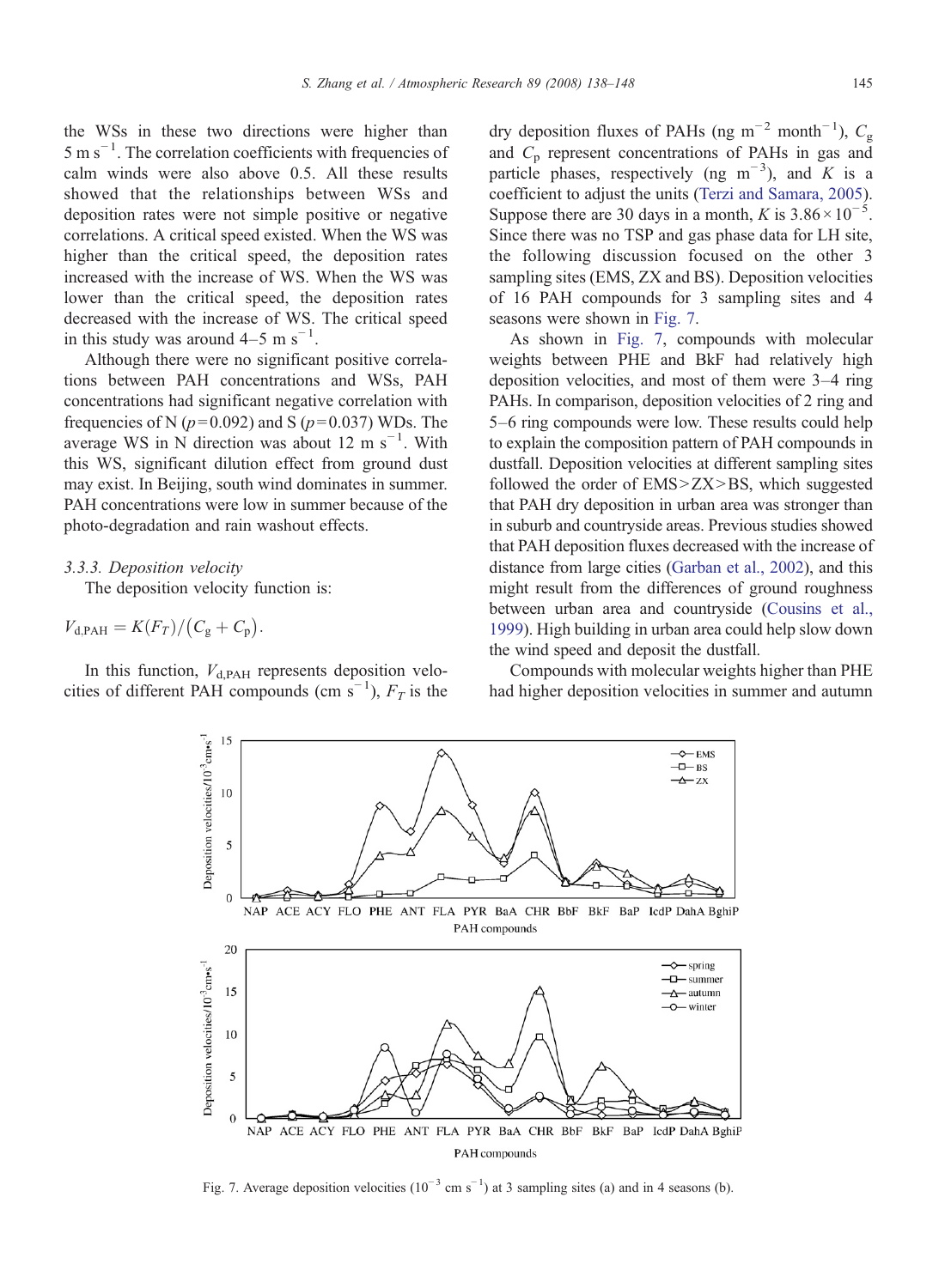|                                                            |                                   |                                         | Logarithmic transformed values of monthly fluxes |                               |                                 |                     |  |  |
|------------------------------------------------------------|-----------------------------------|-----------------------------------------|--------------------------------------------------|-------------------------------|---------------------------------|---------------------|--|--|
|                                                            |                                   |                                         | $\Sigma$ PAHs <sub>2-3rings</sub>                | $\sum$ PAH <sub>S4rings</sub> | $\sum$ PAHs <sub>5–6rings</sub> | $\Sigma$ PAHs       |  |  |
| Logarithmic transformed<br>PAH concentrations in gas phase | $\Sigma$ PAHs <sub>2-3rings</sub> | Correlation coefficients<br>$p$ -values | $-0.349$<br>0.357                                |                               |                                 |                     |  |  |
|                                                            | $\Sigma$ PAHs <sub>4rings</sub>   | Correlation coefficients<br>$p$ -values |                                                  | $0.592*$<br>0.093             |                                 |                     |  |  |
|                                                            | $\Sigma$ PAHs <sub>5-6rings</sub> | Correlation coefficients<br>$p$ -values |                                                  |                               | $-0.443$<br>0.455               |                     |  |  |
|                                                            | $\Sigma$ PAHs                     | Correlation coefficients<br>$p$ -values |                                                  |                               |                                 | $-0.306$<br>0.424   |  |  |
| Logarithmic transformed<br>PAH concentrations in TSP       | $\Sigma$ PAHs <sub>2-3rings</sub> | Correlation coefficients<br>$p$ -values | $0.919***$<br>0.000                              |                               |                                 |                     |  |  |
|                                                            | $\Sigma$ PAHs <sub>4rings</sub>   | Correlation coefficients<br>$p$ -values |                                                  | $0.695**$<br>0.038            |                                 |                     |  |  |
|                                                            | $\Sigma$ PAHs <sub>5-6rings</sub> | Correlation coefficients<br>$p$ -values |                                                  |                               | 0.378<br>0.316                  |                     |  |  |
|                                                            | $\Sigma$ PAHs                     | Correlation coefficients<br>$p$ -values |                                                  |                               |                                 | $0.861***$<br>0.003 |  |  |

Table 3 Correlation analysis of monthly PAH fluxes with PAHs in gas phase and TSP

\*Significant at  $\alpha = 0.1$ ; \*\*Significant at  $\alpha = 0.05$ ; \*\*\*Significant at  $\alpha = 0.01$ .

than in spring and winter, while other compounds showed the opposite trends. For high molecular weight PAH compounds, this trend might result from the distribution of PAH compounds in particles with different size. The high ring PAH compounds tend to accumulate in fine particles ([Wu et al., 2006](#page-10-0)). In spring and winter, strong wind prevents the deposition of fine particles. In summer and autumn, however, more fine particles deposit due to the rain washout and light wind. For the light molecular weight PAHs, the deposition velocities were low in summer and autumn because they tend to stay in gas phase due to the high temperature [\(Tsapakis and Stephanou, 2005](#page-9-0)). Deposition velocity of PHE in winter was significantly higher than those in other 3 seasons. PHE is one of the diagnostic PAH compounds of coal combustion [\(Simcik et al., 1999\)](#page-9-0). More coal was used in winter than in other seasons.

## 3.4. Relationship between PAHs in dustfall and atmosphere

Normal distribution test was applied for monthly average PAH deposition fluxes and concentrations of PAHs in gas and TSP phases. Results showed that all the data followed logarithmic normal distribution. We assume that PAHs in dustfall samples came from the atmospheric deposition, and the monthly deposition fluxes had close relationships with atmospheric PAH concentrations. Correlation analysis was applied for the logarithmic transformed data of monthly fluxes and corresponding average concentrations of ∑PAHs,  $\sum$ PAHs<sub>2–3rings</sub>,  $\sum$ PAHs<sub>4rings</sub> and  $\sum$ PAHs<sub>5–6rings</sub>. The

number of samples was all 9. Results were listed in Table 3.

As shown in Table 3, monthly ∑PAHs fluxes had significantly positive correlation ( $\alpha$ =0.01) with ∑PAHs concentrations in TSP, but had no significant correlation with those in gas phase. The fluxes of 2–3 ring PAHs had significantly positive correlation  $(\alpha = 0.01)$  with concentrations of 2–3 ring PAHs in TSP. Four ring fluxes had significant positive correlation ( $\alpha$ =0.1) with PAH concentrations in both TSP and gas phase. 5–6 ring fluxes had no significant correlation with atmospheric PAHs. 2–3 ring compounds in gas phase are relatively steady [\(Ravindra et al., 2006\)](#page-9-0). 5–6 ring compounds exist mainly in fine particles, and hard to deposit.

Although no significant correlation between 5–6 ring fluxes and concentrations in TSP was observed, PAH concentrations in TSP were still a good indicator in estimating the monthly fluxes of total PAH. A regression equation was established. The equation is  $y=0.550 x+$ 7.652, where  $y$  and  $x$  represent the logarithmic transformed values of PAH monthly fluxes and PAH concentrations in TSP. The units are  $ln(np \ m^{-2} \ month^{-1})$  and  $ln(np \ m^{-3})$ , respectively. The p-values of intercept and slope are 0.000 and 0.003, respectively. F value of the equation is 20.000 with a  $p$ -value of 0.003. In this study, the measured and estimated values for average monthly PAH deposition fluxes were 32.35 and 29.44  $\mu$ g m<sup>-2</sup> month<sup>-1</sup>, respectively, with a relative error of −9%. With this equation, monthly PAH deposition fluxes could be estimated roughly based on the total PAH concentrations in TSP.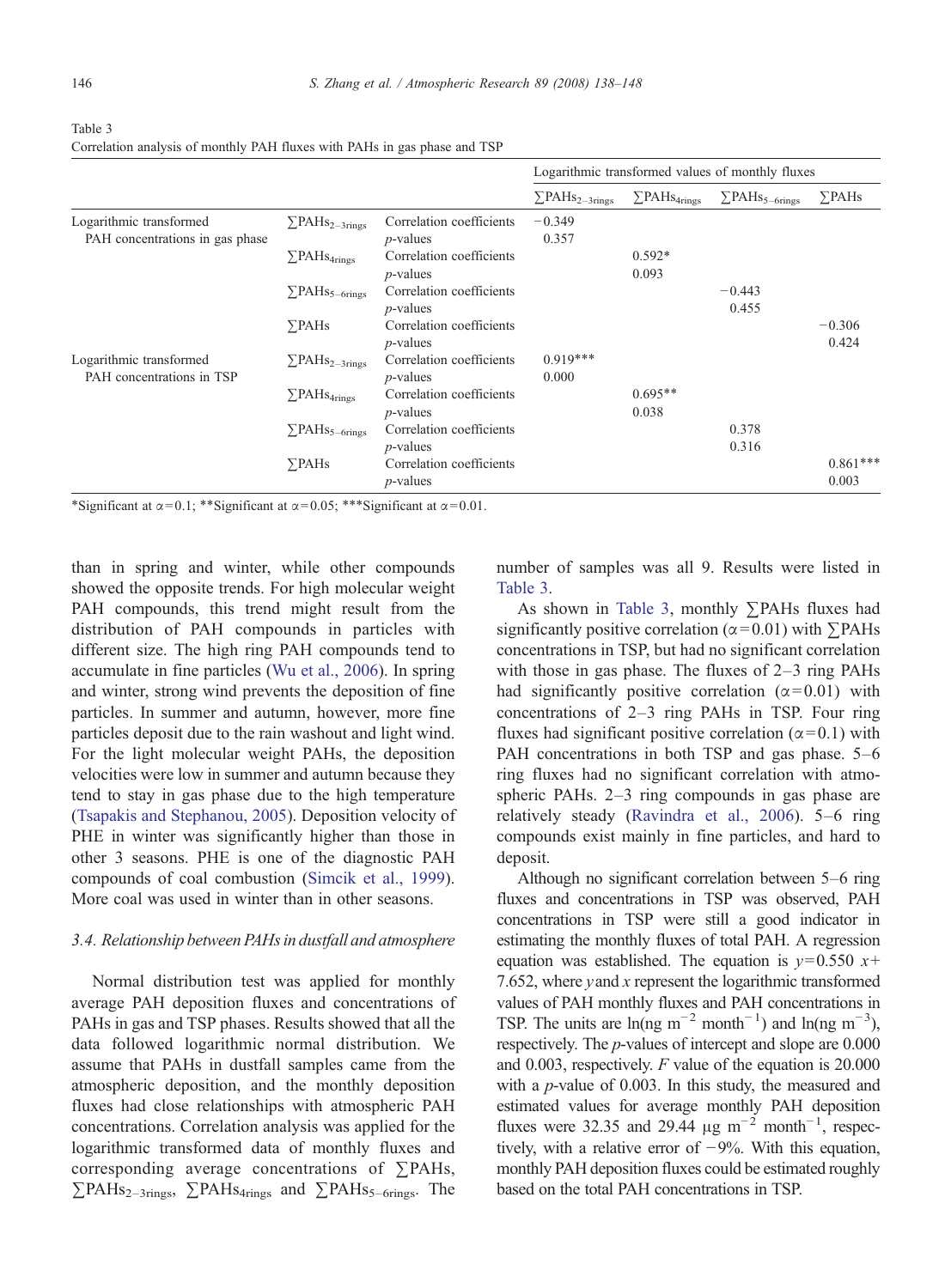### <span id="page-9-0"></span>4. Conclusions

Dustfall samples were collected from March, 2005 to January, 2006 at 4 sampling sites in the southeastern suburb of Beijing. Concentrations of ∑16PAHs ranged from 0.72 to 40.45 µg g<sup>-1</sup>.2–3 ring PAH compounds were the dominant ones in dustfall samples. The distribution pattern of PAH compounds in different rings in dustfall was different from that in TSP and gas phase.

Annual fluxes of dustfall at EMS, ZX, LH and BS sites were 1296.67 mg m<sup>-2</sup> d<sup>-1</sup> and 5.14 g m<sup>-2</sup> d<sup>-1</sup>, respectively, while annual fluxes of PAHs at the 4 sites were 5.06, 5.05, 5.31 and 3.10  $\mu$ g m<sup>-2</sup> d<sup>-1</sup>, respectively. About 423 387.6 t dustfall and 1.7 t PAHs deposited on the surface of Tongzhou District in 2005.

The deposition of dustfall and PAHs was influenced by factors such as dilution caused by ground dust and deposition velocities of PAH compounds. Wind speed had a complex effect on the deposition velocity.

2–3 ring PAH compounds fluxes had positive correlation with 2–3 ring PAH concentrations in TSP. Four ring PAH compounds fluxes had positive correlation with those in both TSP and gas phase, while no significantly correlation existed between 5–6 ring fluxes and 5–6 ring PAH concentrations in atmosphere. A regression model was established, and could be used to estimate the PAH fluxes.

#### Acknowledgements

This study was supported by the National Scientific Foundation of China (Grant 40525003), National Basic Research Program of China (Grant 2003CB15004) and Ministry of Education of China (Grant 306019). All the authors thank Mrs. Y. Liu, B. J. Meng and Y. H. Liu for their assistances on the experiment. We also thank Tongzhou Environment Monitoring Station, Zhangxinzhuang village, Beisi village and Liuhe village for their assistances in sample collection.

#### References

- Bae, S.Y., Yi, S.M., Kim, Y.P., 2002. Temporal and spatial variations of the particle size distribution of PAHs and their dry deposition fluxes in Korea. Atmospheric Environment 36, 5491–5500.
- Cousins, I.T., Beck, A.J., Jones, K.C., 1999. A review of the processes involved in the exchange of semi-volatile organic compounds (SVOC) across the air–soil interface. The Science of the Total Environment 228, 5–24.
- Fang, G., Chang, K., Lu, C., Bai, H., 2004. Estimation of PAHs dry deposition and BaP toxic equivalency factors (TEFs) study at Urban, Industry Park and rural sampling sites in central Taiwan, Taichung. Chemosphere 55, 787–796.
- Garban, B., Blanchoud, H., Motelay-Massei, A., Chevreuil, M., Ollivon, D., 2002. Atmospheric bulk deposition of PAHs onto France: trends from urban to remote sites. Atmospheric Environment 36, 5395–5403.
- Golomb, D., Ryan, D., Underhill, J., Wade, T., Zemba, S., 1997. Atmospheric deposition of toxics onto Massachusetts Bay-II. Polycyclic aromatic hydrocarbons. Atmospheric Environment 31, 1361–1368.
- Hou, X.M., Zhuang, G.S., Sun, Y.L., An, Z.S., 2006. Characteristics and sources of polycyclic aromatic hydrocarbons and fatty acids in PM<sub>2.5</sub> aerosols in dust season in China. Atmospheric Environment 40, 3251–3262.
- Lang, Q., Zhang, Q., Jaffe, R., 2002. Organic aerosols in the Miami area, USA: temporal variability of atmospheric particles and wet/ dry deposition. Chemosphere 47, 427–441.
- Lee, B.K., Lee, C.B., 2004. Development of an improved dry and wet deposition collector and the atmospheric deposition of PAHs onto Ulsan Bay, Korea. Atmospheric Environment 38, 863–871.
- Ollivon, D., Blanchoud, H., Motelay-Massei, A., Garban, B., 2002. Atmospheric deposition of PAHs to an urban site, Paris, France. Atmospheric Environment 36, 2891–2900.
- Otvos, E., Kozak, I.O., Fekete, J., Sharma, V.K., Tuba, Z., 2004. Atmospheric deposition of polycyclic aromatic hydrocarbons (PAHs) in mosses (Hypnum cupressiforme) in Hungary. Science of the Total Environment 330, 89–99.
- Panther, B.C., Hooper, M.A., Tapper, N.J., 1999. A comparison of air particulate matter and associated polycyclic aromatic hydrocarbons in some tropical and temperate urban environments. Atmospheric Environment 33, 4087–4099.
- Poor, N., Tremblay, R., Kay, H., Bhethanabotla, V., Swartz, E., Luther, M., Campbell, S., 2004. Atmospheric concentrations and dry deposition rates of polycyclic aromatic hydrocarbons (PAHs) for Tampa Bay, Florida, USA. Atmospheric Environment 38, 6005–6015.
- Ravindra, K., Bencs, L., Wauters, E., Hoog, J.D., Deutsch, F., Roekens, E., Bleux, N., Berghmans, P., Grieken, R.V., 2006. Seasonal and site-specific variation in vapour and aerosol phase PAHs over Flanders (Belgium) and their relation with anthropogenic activities. Atmospheric Environment 40, 771–785.
- Re-poppi, N., Santiago-Silva, M., 2005. Polycyclic aromatic hydrocarbons and other selected organic compounds in ambient air of Campo Grande City, Brazil. Atmospheric Environment 39, 2839–2850.
- Shannigrahi, A.S., Fukushima, T., Ozaki, N., 2005. Comparison of different methods for measuring dry deposition fluxes of particulate matter and polycyclic aromatic hydrocarbons (PAHs) in the ambient air. Atmospheric Environment 39, 653–662.
- Simcik, M.F., Eisenreich, S.J., Lioy, P.J., 1999. Source apportionment and source/sink relationships of PAHs in the coastal atmosphere of Chicago and Lake Michigan. Atmospheric Environment 33, 5071–5079.
- Terzi, E., Samara, C., 2005. Dry deposition of polycyclic aromatic hydrocarbons in urban and rural sites of Western Greece. Atmospheric Environment 39, 6261–6270.
- Tsapakis, M., Stephanou, E.G., 2005. Occurrence of gaseous and particulate polycyclic aromatic hydrocarbons in the urban atmosphere: study of sources and ambient temperature effect on the gas/ particle concentration and distribution. Environmental Pollution 133, 147–156.
- Wilcke, W., Krauss, M., Amelung, W., 2002. Carbon isotope signature of polycyclic aromatic hydrocarbons (PAHs): evidence for different sources in tropical and temperate environments. Environmental Science and Technology 36, 3530–3535.